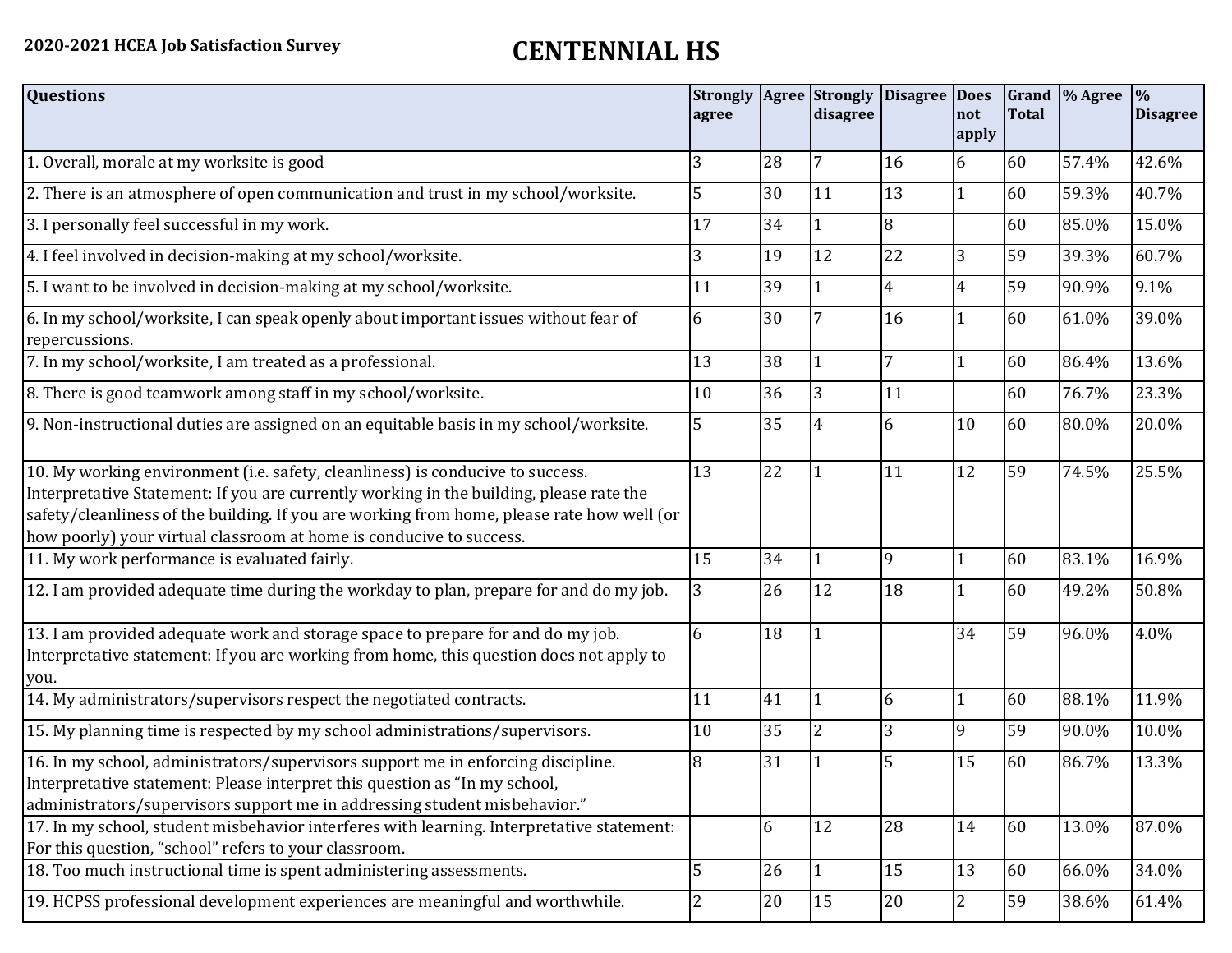| 20. Increased workload has contributed to a decline in my morale.                                                                                          | 19         | 22             |                | 17 | $\overline{2}$ | 60 | 70.7% | 29.3% |
|------------------------------------------------------------------------------------------------------------------------------------------------------------|------------|----------------|----------------|----|----------------|----|-------|-------|
| 21. I am paid fairly.                                                                                                                                      |            | 22             | 13             | 25 |                | 60 | 36.7% | 63.3% |
| 22. I have confidence in the leadership exhibited by the HCPSS Superintendent.                                                                             | 2          | 25             | 11             | 22 |                | 60 | 45.0% | 55.0% |
| 23. I have confidence in the leadership exhibited by the Howard County Board of<br>Education.                                                              |            | 15             | 11             | 31 |                | 58 | 26.3% | 73.7% |
| 24. I have confidence in the leadership exhibited by the Howard County Education<br>Association (HCEA).                                                    | 16         | 35             | 3              | 6  |                | 60 | 85.0% | 15.0% |
| 25. I feel that HCPSS offers me the possibility of advancing professionally in the field of<br>education.                                                  | 3          | 34             | $\overline{4}$ | 12 | 7              | 60 | 69.8% | 30.2% |
| 26. In my position, I receive appropriate and adequate support and training.                                                                               | 8          | 35             | $\overline{2}$ | 12 | 3              | 60 | 75.4% | 24.6% |
| 27. During this current school year, I have experienced harassing behavior from<br>colleagues.                                                             |            | 6              | 29             | 20 | $\overline{4}$ | 60 | 12.5% | 87.5% |
| 28. During this current school year, I have experienced harassing behavior from<br>administrators/supervisors.                                             |            |                | 27             | 29 | 3              | 60 | 1.8%  | 98.2% |
| 29. During this current school year, I have experienced harassing behavior from parents.                                                                   | 6          | $\overline{4}$ | 15             | 31 | $\overline{4}$ | 60 | 17.9% | 82.1% |
| 30. At my school I spend most of my PIP time on non-instructional activities.                                                                              | 6          | 19             | $\overline{2}$ | 22 | 11             | 60 | 51.0% | 49.0% |
| 31. At my school our administrator includes time during PIP for teacher-initiated<br>collaboration.                                                        | 2          | 29             | 3              | 16 | 10             | 60 | 62.0% | 38.0% |
| 32. In my school, I spend too much time in meetings.                                                                                                       |            | 13             | 3              | 34 | 3              | 60 | 35.1% | 64.9% |
| 33. In my school, there is adequate support for special education students.                                                                                | 9          | 23             | $\overline{4}$ | 16 | 8              | 60 | 61.5% | 38.5% |
| 34. My administrator/supervisor provides people working from home with flexibility in<br>their workday.                                                    | 16         | 32             | $\overline{2}$ | 3  | 5              | 58 | 90.6% | 9.4%  |
| 35. My administrator/supervisor has reasonable expectations of workload for staff while<br>in virtual learning.                                            | 18         | 28             | $\overline{2}$ | 11 | $\mathbf{1}$   | 60 | 78.0% | 22.0% |
| 36. Students have adequate technology and tools (hardware/software/connectivity) to<br>participate in virtual learning.                                    | 9          | 35             | 2              | 14 |                | 60 | 73.3% | 26.7% |
| 37. Staff have adequate technology hardware (e.g. computers, document cameras, other<br>technology hardware) to meet the requirements of virtual learning. |            | 36             | 6              | 13 |                | 60 | 68.3% | 31.7% |
| 38. HCPSS has provided the software I need to do my job and collaborate with colleagues. 4                                                                 |            | 44             | 3              | 9  |                | 60 | 80.0% | 20.0% |
| 39. The software and online services provided by HCPSS to do my job are difficult and/or<br>time-consuming to use.                                         | $\sqrt{6}$ | 22             | 4              | 27 | $\mathbf{1}$   | 60 | 47.5% | 52.5% |
| 40. In my class, I feel that students are engaged in virtual learning                                                                                      | 3          | 33             | 6              | 12 | 6              | 60 | 66.7% | 33.3% |
|                                                                                                                                                            |            |                |                |    |                |    |       |       |